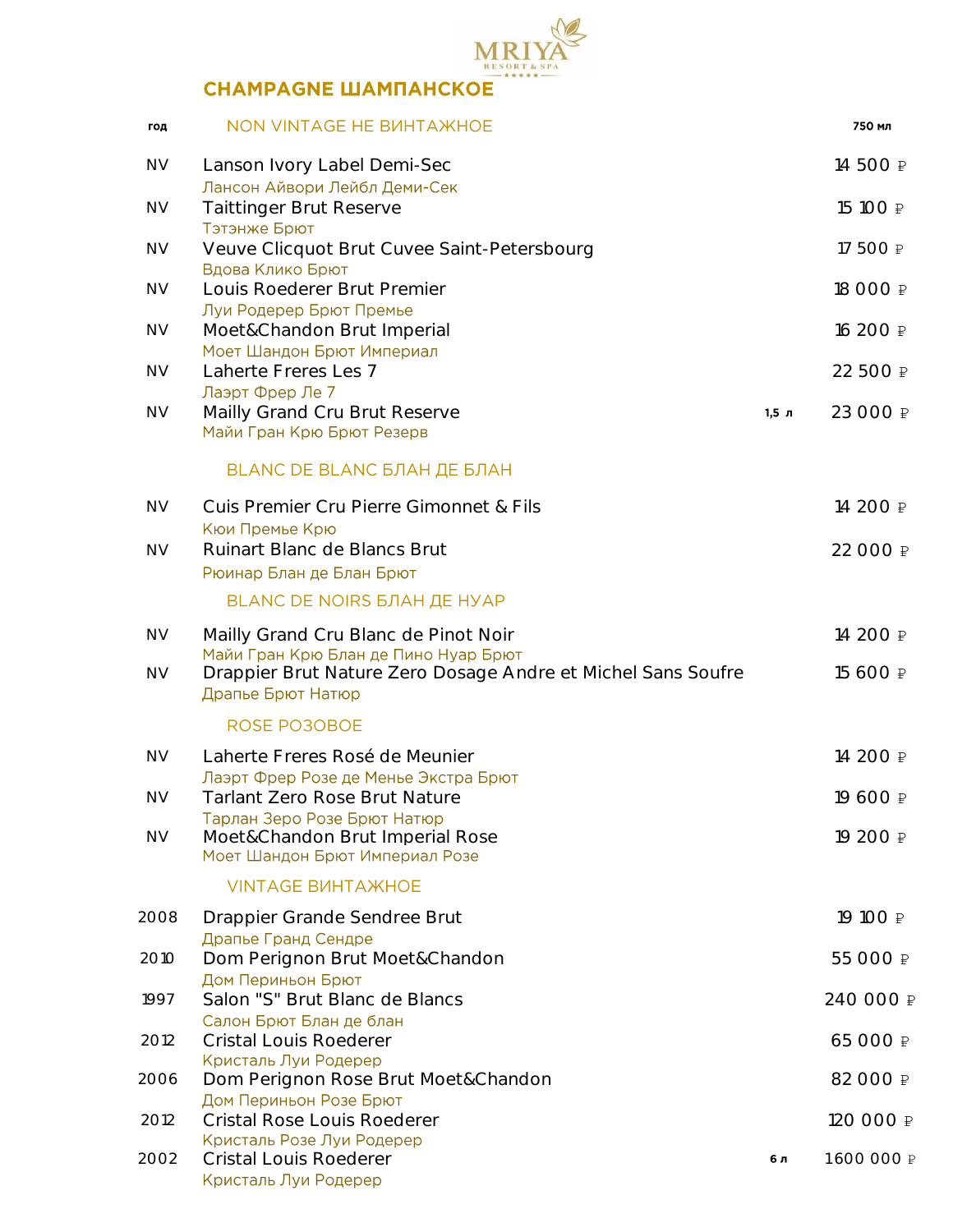

### **SPARKING WINE ИГРИСТОЕ ВИНО**

| год       | <b>FRANCE ФРАНЦИЯ</b>                                                                                          | 750 мл  |
|-----------|----------------------------------------------------------------------------------------------------------------|---------|
| <b>NV</b> | Grande Cuvee 1531 de Aimery Cremant de Limoux<br>Гранд Кюве 1531 де Эмери Креман де Лиму                       | 5 600 ₽ |
| <b>NV</b> | Petillant Naturel Extra Brut Chateau Tour des Gendres<br>Петнат Экстра Брют                                    | 7 600 ₽ |
|           | <b>ITALY ИТАЛИЯ</b>                                                                                            |         |
| <b>NV</b> | TRENTINO-ALTO-ADIGE TPEHTИHO-ΑЛЬΤΟ-ΑДИДЖЕ<br>Ferrari Brut Trento DOC<br>Феррари Брют                           | 8 200 ₽ |
| <b>NV</b> | <b>VENETO BEHETO</b><br>Prosecco Casa Defra DOC Brut<br>Просекко Каза Дефра Брют                               | 3 800 ₽ |
| <b>NV</b> | Prosecco Valdobbiadene Superiore di Cartizze DOCG Ruggeri<br>Просекко Супериоре Вальдоббьядене                 | 9 200 ₽ |
| <b>NV</b> | PIEMONTE ΠЬΕΜΟΗΤ<br>Bocs Dla Rei Moscato d Asti DOCG Beni Di Batasiolo<br>Москато д'Асти                       | 5 600 ₽ |
| 2017      | LOMBARDIA ЛОМБАРДИЯ<br>Franciacorta Ca'del Bosco Brut Cuvee Prestige<br>Франчакорта Брют                       | 9 900 ₽ |
|           | <b>SPAIN ИСПАНИЯ</b>                                                                                           |         |
| 2017      | CATALUNA KATAJIOHUA<br>Gran Reserva de la Finca Cava DO Raventos i Blanc Brut<br>Гран Ресерва Де Ла Финка Брют | 8 800 ₽ |
|           | RUSSIA POCCUS                                                                                                  |         |
| <b>NV</b> | <b>CRIMEA KPЫM</b><br>Valery Zakharin Kokur Brut<br>Кокур Брют                                                 | 2 000 ₽ |
| 2020      | Pavel Shvets Petnat                                                                                            | 8 600 ₽ |
| 2015      | Павел Швец Петнат<br>Balaklava "Cuvee Vitmer" Brut Zolotaya Balka                                              | 5 000 ₽ |
| 2014      | Балаклава "Кюве Витмер" Брют<br>Esse Nectar Muscat Demi-Sec Satera                                             | 2 800 ₽ |
| 2015      | Эссе Нектар Мускат Полусухое<br>Esse Cuvee Prestige Brut Satera<br>Эссе Кюве Престиж Белое Брют                | 3 400 ₽ |
| 2016      | Esse Cuvee Prestige Rose Brut Satera                                                                           | 3 800 ₽ |
| 2017      | Эссе Кюве Престиж Розовое Брют<br>Novy Svet Pinot Fran Rose Semi-Sweet                                         | 2 800 ₽ |
| 2017      | Новый Свет Пино Фран Розовое Полусладкое<br>Novy Svet Pinot Noir Brut                                          | 3 800 ₽ |
|           | Новый Свет Пино Нуар                                                                                           |         |
| 2014      | Novy Svet Paradizio Brut<br>Новый Свет Парадизио                                                               | 8 600 ₽ |
| 2015      | Novy Svet Chardonnay Cuvee de Prestige Extra Brut<br>Новый Свет Шардоне Кюве де Престиж Экстра Брют            | 8 000 ₽ |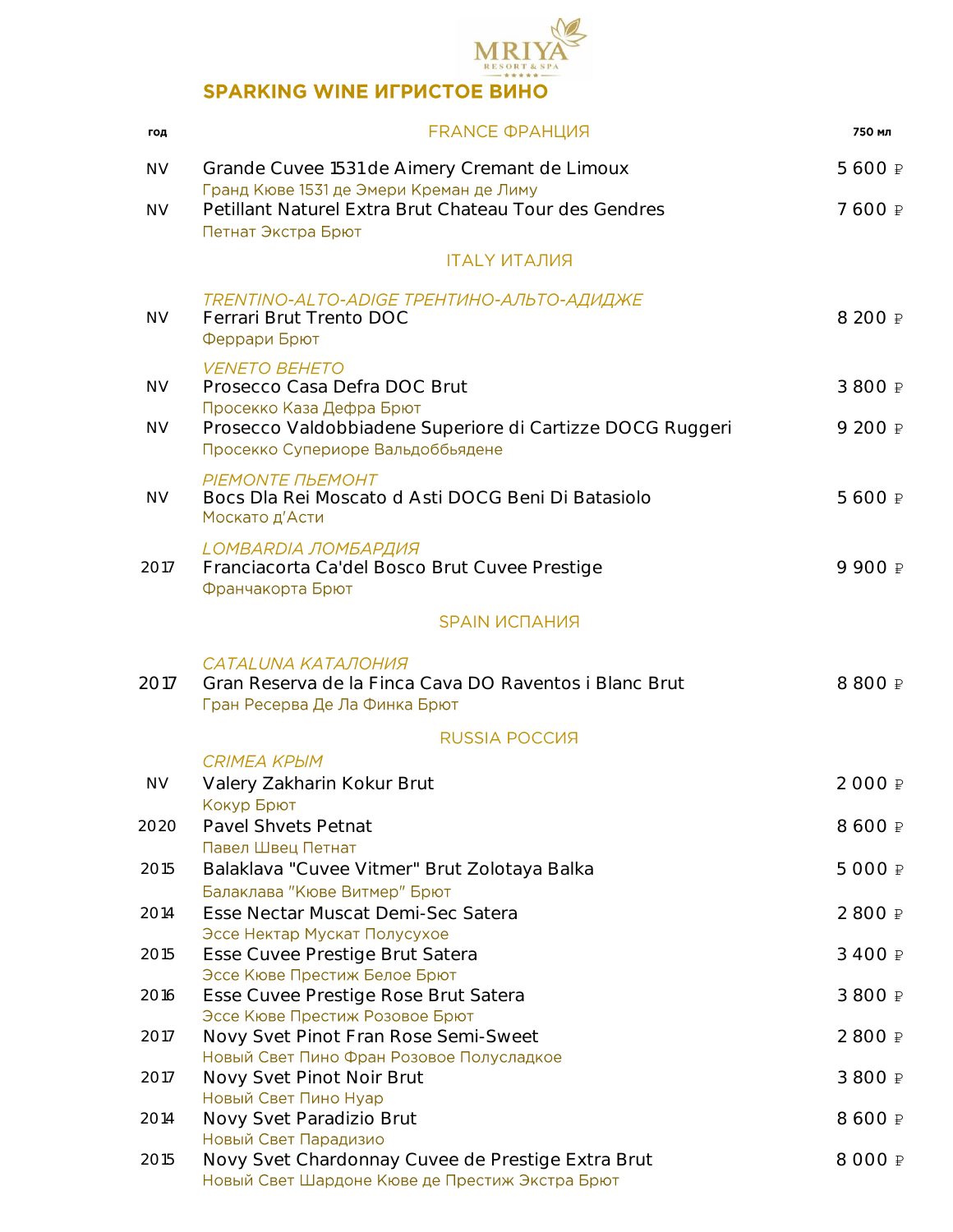

# WINE IN SMALL BOTTLES ВИНО В МАЛЕНЬКИХ БУТЫЛКАХ

| год       | CHAMPAGNE/SPARKLING WINE ШАМПАНСКОЕ/ИГРИСТОЕ ВИНО                                                 | 375 мл   |
|-----------|---------------------------------------------------------------------------------------------------|----------|
| <b>NV</b> | Drappier Carte d'Or Brut                                                                          | 7 000 ₽  |
| <b>NV</b> | Драпье Карт д'Ор Брют<br>Louis Roederer Brut Premier                                              | 9 800 ₽  |
| <b>NV</b> | Луи Родерер Брют<br>Ferarri Rose Brut Trento DOC<br>Феррари Розе Брют                             | 6 800 ₽  |
|           | <b>WHITE WINE БЕЛОЕ ВИНО</b>                                                                      |          |
|           | RUSSIA POCCUS                                                                                     |          |
| 2017      | Alma Valley Ice Wine<br>Альма Вэлли Айс Вайн                                                      | 7 800 ₽  |
| 2016      | Jannet Chateau Cotes de Saint Daniel Sweet<br>Джаннет Шато Кот де Сэнт Даниэль сладкое            | 5 400 ₽  |
|           | <b>FRANCE ФРАНЦИЯ</b>                                                                             |          |
| 2016      | Gewurztraminer Alsace AOC Trimbach<br>Гевюрцтраминер Тримбах                                      | 4 200 ₽  |
| 2019      | Riesling Alsace AOC Trimbach                                                                      | 3 600 ₽  |
| 2018      | Рислинг Тримбах<br>Chardonnay "Laforet" Bourgogne AOC Joseph Drouhin                              | 3 400 ₽  |
| 2015      | Шардоне Лафоре<br>Chateau de Rolland Sauternes AOC                                                | 7 800 ₽  |
| 2013      | Шато де Роллан Сотерн<br>Chateau d'Yquem Sauternes AOC<br>Шато д'Икем Сотерн                      | 49 000 ₽ |
|           | <b>ITALY ИТАЛИЯ</b>                                                                               |          |
| 2019      | Gavi dei Gavi "Etichetta Nera" Gavi DOCG La Scolca                                                | 5 600 ₽  |
| 2017      | Гави дей Гави<br>"Ben Rye" Passito di Pantelleria DOC Donnafugata                                 | 10 500 ₽ |
| 2018      | Бен Рие Пассито ди Пантеллерия<br>"Capichera" Classico Isola dei Nuraghi IGT<br>Капикера          | 4 550 ₽  |
|           | <i>RED WINE KPACHOE BИHO</i>                                                                      |          |
|           | <b>FRANCE ФРАНЦИЯ</b>                                                                             |          |
| 2017      | Vosne-Romanee Village AOC Domaine Daniel Rion & Fils                                              | 4 950 ₽  |
| 2012      | Вон - Романе Вилляж<br>Chateau Potensac AOC Cru Bourgeois                                         | 7 900 ₽  |
| 2018      | Шато Потансак<br>Pommard AOC Joseph Drouhin<br>Поммар                                             | 9 200 ₽  |
|           | <b>ITALY ИТАЛИЯ</b>                                                                               |          |
| 2016      | Nipozzano Riserva Chianti Rufina DOCG Marchesi de' Frescobaldi<br>Нипоццано Ризерва Кьянти Руфина | 4 800 ₽  |
| 2016      | Barolo Batasiolo                                                                                  | 8 100 ₽  |
| 2015      | Бароло<br>Amarone della Valpolicella Brigaldara                                                   | 9 900 ₽  |
|           | Амароне делла Валполичелла                                                                        |          |
| 2018      | Sassicaia Bolgheri DOC Tenuta San Guido<br>Сассикайя                                              | 32 000 ₽ |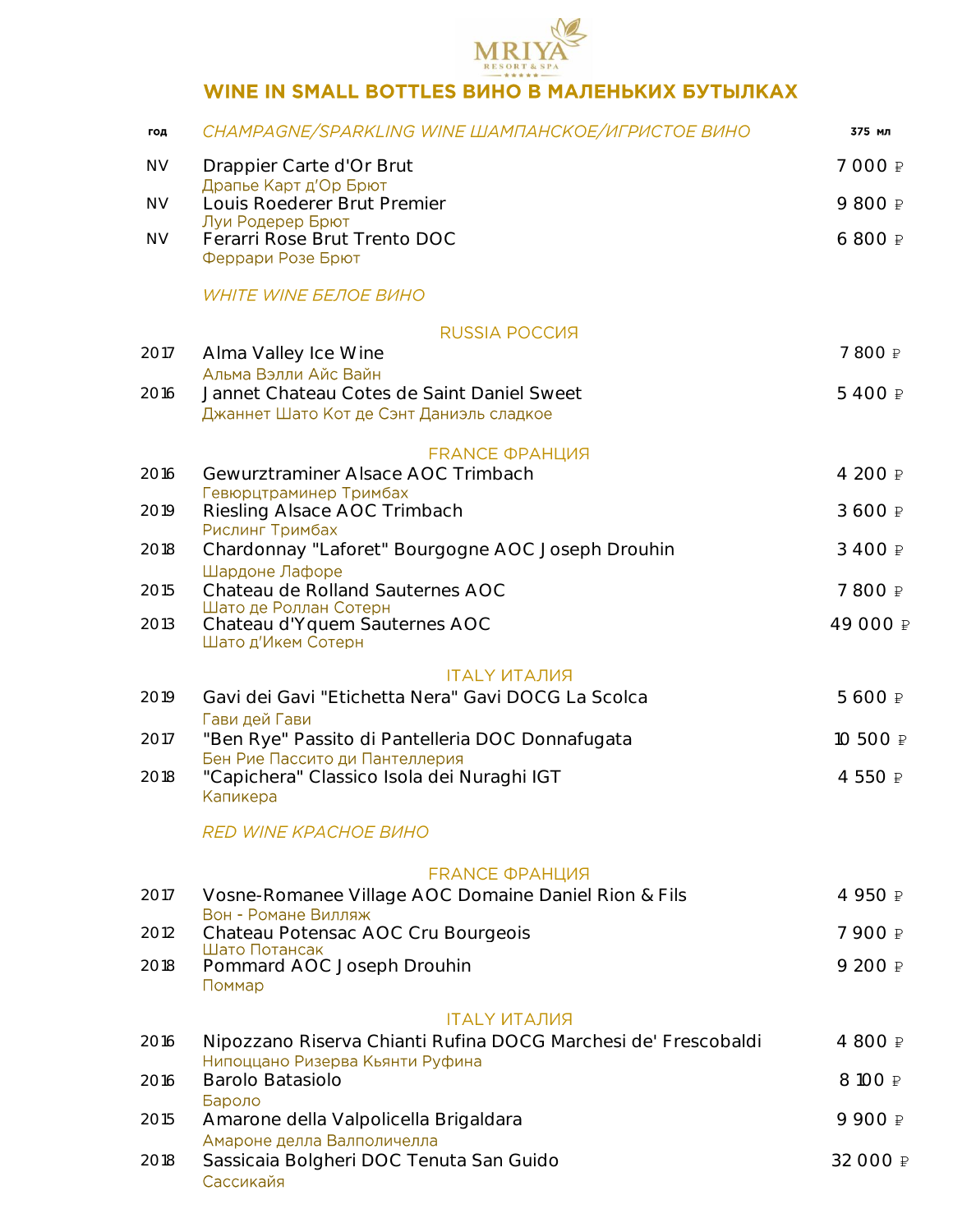

| год  | RUSSIA POCCUS                                                      | 750 мл          |
|------|--------------------------------------------------------------------|-----------------|
| 2019 | <b>CRIMEA КРЫМ</b><br><b>INKERMAN ИНКЕРМАН</b><br>"Sevre" Traminer | 2 200 ₽         |
|      | Севре Траминер                                                     |                 |
| 2017 | "Special Reserve" Rkatsiteli<br>Спешл Резерв Ркацители             | 8 900 ₽         |
|      | SERGEY BESKOROVAYNY СЕРГЕЙ БЕСКОРОВАЙНЫЙ                           |                 |
| 2020 | <b>Belbek Muskat</b><br>Бельбек Мускат                             | 3 300 ₽         |
| 2020 | Belbek Sauvignon Blanc                                             | 3 300 ₽         |
|      | Бельбек Совиньон Блан                                              |                 |
|      | <b>ҮАІҮLА ЯЙЛА</b>                                                 |                 |
| 2020 | Chardonnay<br>Шардоне                                              | 3 400 ₽         |
| 2019 | Kokur                                                              | 3 400 ₽         |
| 2020 | Кокур                                                              | 5 100 ₽         |
|      | Orange<br>Оранж                                                    |                 |
|      | PAVEL PESTOV ПАВЕЛ ПЕСТОВ                                          |                 |
| 2020 | Dva Serdca Viognier                                                | 3 800 ₽         |
|      | Два Сердца Вионье                                                  |                 |
|      | ZOLOTAYA BALKA ЗОЛОТАЯ БАЛКА                                       |                 |
| 2017 | Balaklava Loco Cimbali<br>Балаклава Локо Чимбали                   | 4 750 ₽         |
|      | ALMA VALLEY АЛЬМА ВЕЛЛИ                                            |                 |
| 2017 | Pinot Blanc                                                        | 2 800 ₽         |
|      | Пино Блан                                                          | 2 800 ₽         |
| 2017 | Sauvignon Blanc<br>Совиньон Блан                                   |                 |
| 2015 | Chardonnay Reserve                                                 | 6 950 ₽         |
|      | Шардоне Резерв                                                     |                 |
|      | SATERA CATEPA                                                      |                 |
| 2020 | Esse Pinot Gris Unplugged<br>Эссе Пино Гри                         | 3 250 ₽         |
| 2017 | Kacha Valley Dolinnoe CHRD + VNR                                   | 6 800 ₽         |
|      | Кача Велли Долинное                                                |                 |
|      | CHATEAU COTES DE SAINT DANIEL ШАТО КОТ ДЕ СЭНТ ДАНИЭЛЬ             |                 |
| 2016 | Beau Monde<br>Бомонд                                               | $6100 \nvert P$ |
|      | VALERY ZAHARIN ВАЛЕРИЙ ЗАХАРЬИН                                    |                 |
| 2019 | Bakkal Su Muscat Ottonel Semi Sweet                                | 2 800 ₽         |
|      | Баккал Су Мускат Оттонель полусладкое                              |                 |
| 2017 | Autochthonous Kokur Sary Pandas<br>Автохтонное Сары Пандас         | 4 500 ₽         |
| 2018 | Dom Zaharinyh                                                      | 12 000 ₽        |
|      | Дом Захарьиных                                                     |                 |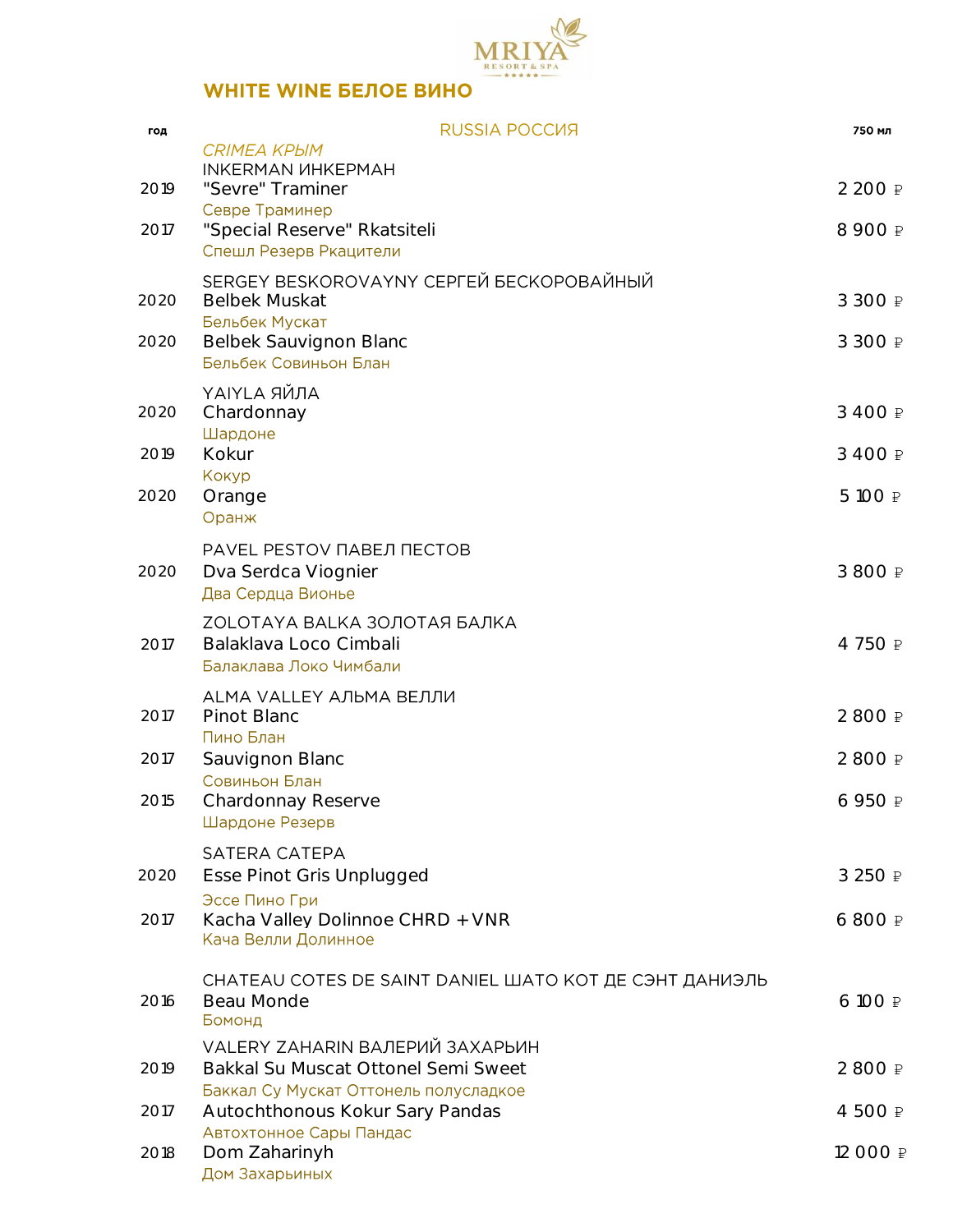

### **FRANCE ФРАНЦИЯ**

| год  | ALSACE ЭЛЬЗАС                                                                                        | 125 мл | 750 мл          |
|------|------------------------------------------------------------------------------------------------------|--------|-----------------|
| 2018 | Riesling Alsace AOC Trimbach<br>Рислинг Тримбах                                                      |        | 5 900 ₽         |
| 2019 | Gewurztraminer Alsace AOC Gustave Lorentz<br>Гевюрцтраминер Гюстав Лоренц Полусухое                  |        | 5 600 ₽         |
|      | <b>BOURGOGNE БУРГУНДИЯ</b>                                                                           |        |                 |
| 2018 | Chablis "Montmains" Premier Cru AOC Jean-Marc Brocard<br>Шабли Монмен Премье Крю                     |        | 9 600 ₽         |
| 2017 | Sextant La Fleur Au Verre Chardonnay Julien Altaber<br>Секстан ля Флер о Верре                       |        | 9 800 ₽         |
| 2017 | Mersault "Les Clous" AOC Bouchard Pere & Fils<br>Мерсо ле Кло Бушар Пэр э Фис                        |        | 13 600 ₽        |
| 2015 | "En la rue de Vergy" Morey-Saint-Denis AOC Domaine Bruno Clair<br>Ан ля рю де Вержи Море-Сен-дени    |        | 24 000 ₽        |
| 2017 | Puligny-Montrachet AOC Olivier Leflaive<br>Пулиньи-Монраше Оливье Лефлев                             |        | 26 250 ₽        |
| 2018 | Chablis "Les Clos" Grand Cru AOC Jean-Marc Brocard                                                   |        | 22 500 ₽        |
| 2016 | Шабли Гран Крю ле Кло<br>"Clos de l'Arlot" Nuits-Saint-Georges Premier Cru AOC Domaine de<br>l'Arlot |        | 32 000 ₽        |
| 2017 | Кло де л'Арло Нюи Сен Жорж<br>Clos de Mouches Joseph Drouhin<br>Кло де Муш                           |        | 39 600 ₽        |
| 2017 | Corton Charlemagne Grand Cru AOC Domaine Bruno Clair<br>Кортон Шарлемань                             |        | 58 000 ₽        |
| 2018 | Chassagne-Montrachet AOC<br>Шассань-Монраше                                                          |        | 31 400 ₽        |
| 2018 | Pierre-Yves Colin-Morey Batard-Montrachet Grand Cru<br>Батар Монраше                                 |        | 119 000 ₽       |
| 2018 | Montrachet Grand Cru Marquis de Laguiche Joseph Drouhin<br>Монраше Гран Крю                          |        | 152 000 ₽       |
|      | VALLEE DE LA LOIRE ДОЛИНА ЛУАРЫ                                                                      |        |                 |
| 2015 | "Les Chenes" Touraine Azay-le-Rideau AOP Hauts Baigneux<br>Ле Шен Турень                             |        | 4 800 ₽         |
| 2019 | "Les Baronnes Blanc" Sancerre AOC Henri Bourgeois                                                    |        | 8 000 ₽         |
| 2015 | Ле Барон Блан Сансер<br>"Bellevue" Savennieres AOC Domaine Patrick Baudouin<br>Бельвю Саваньер       |        | 12 000 ₽        |
|      | <b>VALLEE DU RHONE ДОЛИНА РОНЫ</b>                                                                   |        |                 |
| 2018 | "Coteau de Vernon" Condrieu AOC Domaine Georges Vernay<br>Кото де Вернон Кондрие                     |        | 39 000 ₽        |
|      | <b>JURA ЮPA</b>                                                                                      |        |                 |
| 2012 | Savagnin Cotes Du Jura AOC Domaine de Savagnin                                                       |        | 5 800 ₽         |
| 2010 | Саванин Кот де Юра<br>"Vin Jaune" Cotes du Jura Domaine de Savagny<br>Ван Жён Кот де Юра             |        | $6900 \nvert P$ |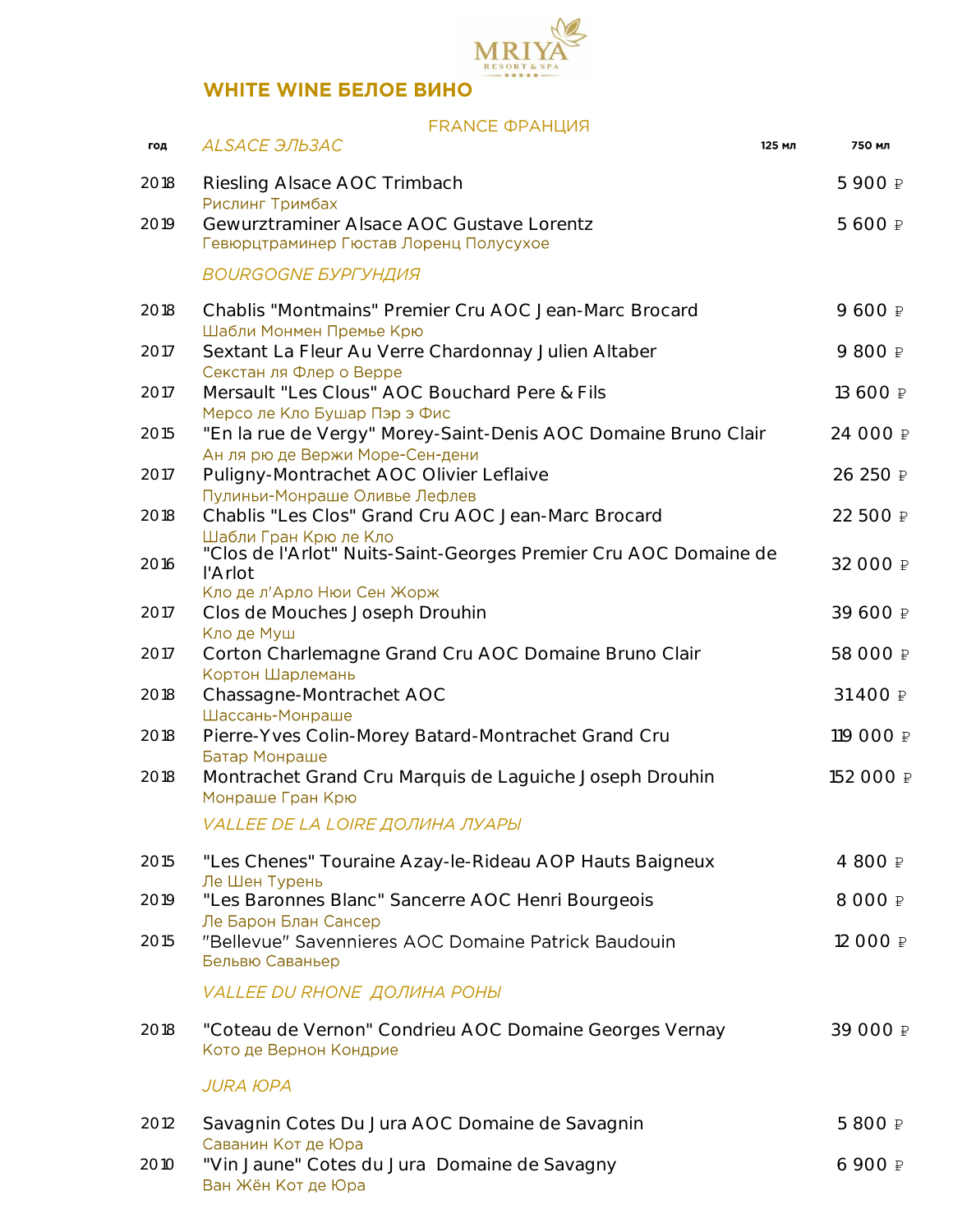

### **ITAI Y UTA JUST**

| год  | TRENTINO-ALTO-ADIGE TPEHTИHO-ΑΠЬΤΟ-ΑДИДЖΕ                                            | 750 мл          |
|------|--------------------------------------------------------------------------------------|-----------------|
| 2019 | Kerner Isarco DOC Abbazia di Novacella<br>Кернер                                     | 5 100 ₽         |
| 2018 | Praepositus Sylvaner Isarco DOC Abbazia di Novacella<br>Проепозитус Сильванер        | 6 900 ₽         |
| 2019 | Pinot Grigio Alto Adige DOC Cantina Terlan<br>Пино Гриджио                           | 5 800 ₽         |
| 2019 | Quarz Sauvignon Blanc Alto Adige Terlano DOC Cantina Terlan<br>Кварц Совиньон Блан   | 15 200 ₽        |
|      | <b>VENETO BEHETO</b>                                                                 |                 |
| 2017 | Pinot Grigio Delle Venezia IGT Cielo e Terra<br>Пино Гриджио Делле Венецие полусухое | 2 900 ₽         |
| 2019 | Lugana San Benedetto DOC Zenato<br>Лугана Сан Бенедетто                              | 5 650 ₽         |
|      | FRIULI-VENEZIA-GIULIA ФРИУЛИ-ВЕНЕЦИЯ-ДЖУЛИЯ                                          |                 |
| 2019 | Sauvignon Friuli Colli Orientali DOC Volpe Pasini<br>Совиньон Вольпе Пазини          | 5 500 ₽         |
| 2018 | "Russiz Superiore" Pinot Grigio Collio DOC Marco Felluga<br>Коллио Пино Гриджио      | 7 400 ₽         |
| 2017 | Chardonnay Rive Alte Friuli Isonzo DOC Vie di Romans<br>Шардоне Вие ди Романс        | 9 600 ₽         |
|      | PIEMONTE ΠЬΕΜΟΗΤ                                                                     |                 |
| 2019 | Gavi DOCG Canti<br>Гави Канти                                                        | 3 200 ₽         |
| 2019 | "Etichetta Nera" Gavi dei Gavi DOCG La Scolca<br>Гави дей Гави Ла Сколька            | 10 900 ₽        |
|      | TOSCANA TOCKAHA                                                                      |                 |
| 2019 | Vermentino Bolgheri DOC Tenuta Guado Al Tasso<br>Верментино Болгери                  | $6200 \nvert P$ |
| 2017 | Batar Toscana IGT Querciabella<br>Батар                                              | 12 900 ₽        |
| 2019 | Poggio alle Gazze dell' Ornellaia Toscana IGT<br>Поджио алле Гацце дель Орнелайя     | 26 000 ₽        |
|      | UMBRIA УМБРИЯ                                                                        |                 |
| 2018 | Cervaro Umbria IGT Castello della Sala<br>Черваро Кастелло делла Сала                | 19 250 ₽        |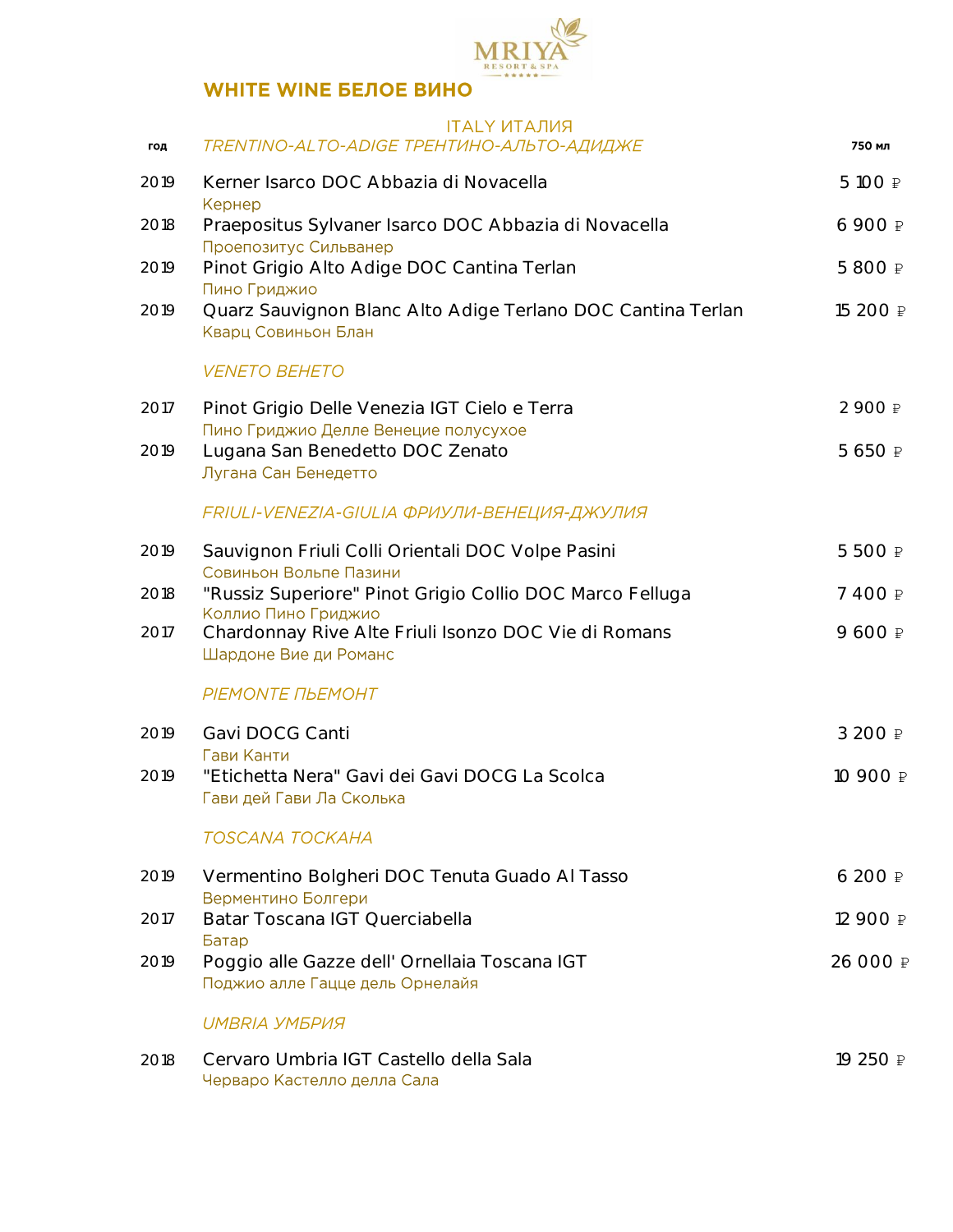

### SPAIN ИСПАНИЯ

| год<br>2019  | <b>GALICIA ГАЛИСИЯ</b><br>Mar de Frades Albarino Atlantico Rias Baixas DO Ramon Bilbao<br>Мар де Фрадес Альбариньо                                                                                         | 750 мл<br>6 300 ₽  |
|--------------|------------------------------------------------------------------------------------------------------------------------------------------------------------------------------------------------------------|--------------------|
|              | <b>GERMANY FEPMAHИЯ</b>                                                                                                                                                                                    |                    |
| 2019         | <b>MOSEL MO3EЛЬ</b><br>Riesling Troken Clemens Busch<br>Рислинг Трокен                                                                                                                                     | 7 900 ₽            |
| 1998         | RHEINGAU PEЙНГАУ<br>Riesling Spatlese Eltviller Sonnenberg Weinbau Weinhandel J.B.Becker<br>Рислинг Шпетлезе                                                                                               | 18 200 ₽           |
|              | <b>AUSTRIA ABCTPUS</b>                                                                                                                                                                                     |                    |
| 2019<br>2018 | LOWER AUSTRIA HUWHAA ABCTPUA<br>Ried Steinmassl Riesling Kamptal DAC Nastl<br>Рислинг Штайнмассль Кампталь<br>Gruner Veltliner Kittmannsberg Kamptal DAC Nastl<br>Грюнер Вельтлинер Киттманнсберг Кампталь | 4 900 ₽<br>5 400 ₽ |
|              | <b>SOUTH AFRICA ЮAP</b>                                                                                                                                                                                    |                    |
| 2019         | STELLENBOSCH СТЕЛЛЕНБОШ<br>Chenin Blanc Neethlingshof<br>Шенен Блан                                                                                                                                        | 5 100 ₽            |
|              | <b>USA США</b>                                                                                                                                                                                             |                    |
| 2018         | <b>CALIFORNIA КАЛИФОРНИЯ</b><br>Chardonnay "Sundial" Fetzer<br>Шардоне Сандайл Фетцер                                                                                                                      | 3 400 ₽            |
|              | NEW ZELAND НОВАЯ ЗЕЛАНДИЯ                                                                                                                                                                                  |                    |
| 2020         | <b>MARLBOROUGH MAЛЬБОРО</b><br>Sauvignon Blanc Paddle Creek<br>Совиньон Блан Паддл Крик                                                                                                                    | 3 400 ₽            |
| 2020         | Sauvignon Blanc Little Beauty<br>Совиньон Блан Литтл Бьюти                                                                                                                                                 | 9 500 ₽            |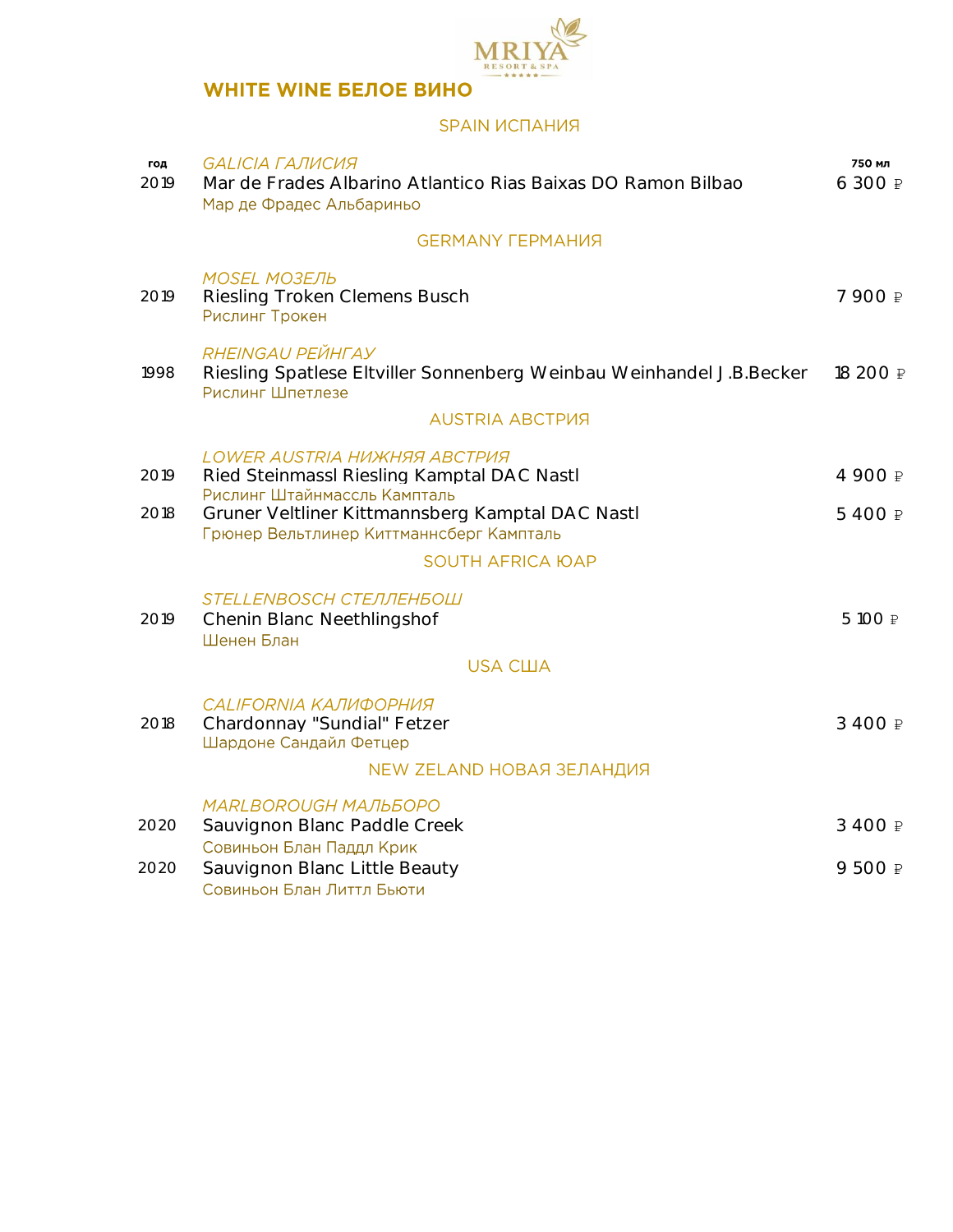

## ROSE WINE PO3OBOE BUHO

RUSSIA POCCUR

| год<br>2019 | <b>CRIMEA KPHM</b><br>SATERA CATEPA<br>Esse Rose Satera<br>Эссе Розовое                        | 750 мл<br>2 200 ₽ |
|-------------|------------------------------------------------------------------------------------------------|-------------------|
| 2020        | PAVEL PESTOV ПАВЕЛ ПЕСТОВ<br>Dva Serdca Pinot Gris<br>Два Сердца Пино Гри                      | 3 900 ₽           |
| 2019        | <b>ITALY ИТАЛИЯ</b><br>Planeta Rose<br>Планета Розе                                            | 4 800 ₽           |
|             | <b>FRANCE ФРАНЦИЯ</b><br>VALLEE DE LA LOIRE ДОЛИНА ЛУАРЫ                                       |                   |
| 2018        | "Les Baronnes" Rose Sancerre AOC Henri Bourgeois<br>Ле Барон Розе Сансер                       | 7 200 ₽           |
|             | <b>COTES DE PROVENCE ΠΡΟΒΑΗΣ</b>                                                               |                   |
| 2019        | Domaine Camaissette L'Aurelienne Aix-en-Provence<br>Лорильен Экс ан Прованс                    | 5400₽             |
| 2018        | «R» de Rimauresq Cru Classe Cotes de Provence AOP Domaine de<br>Rimauresq                      | 8 900 ₽           |
| 2019        | Р де Римореск<br>Clos Mireille Rose Cotes de Provence AOC Domaines Ott<br>Кло Мирей Домейн Отт | 12 000 ₽          |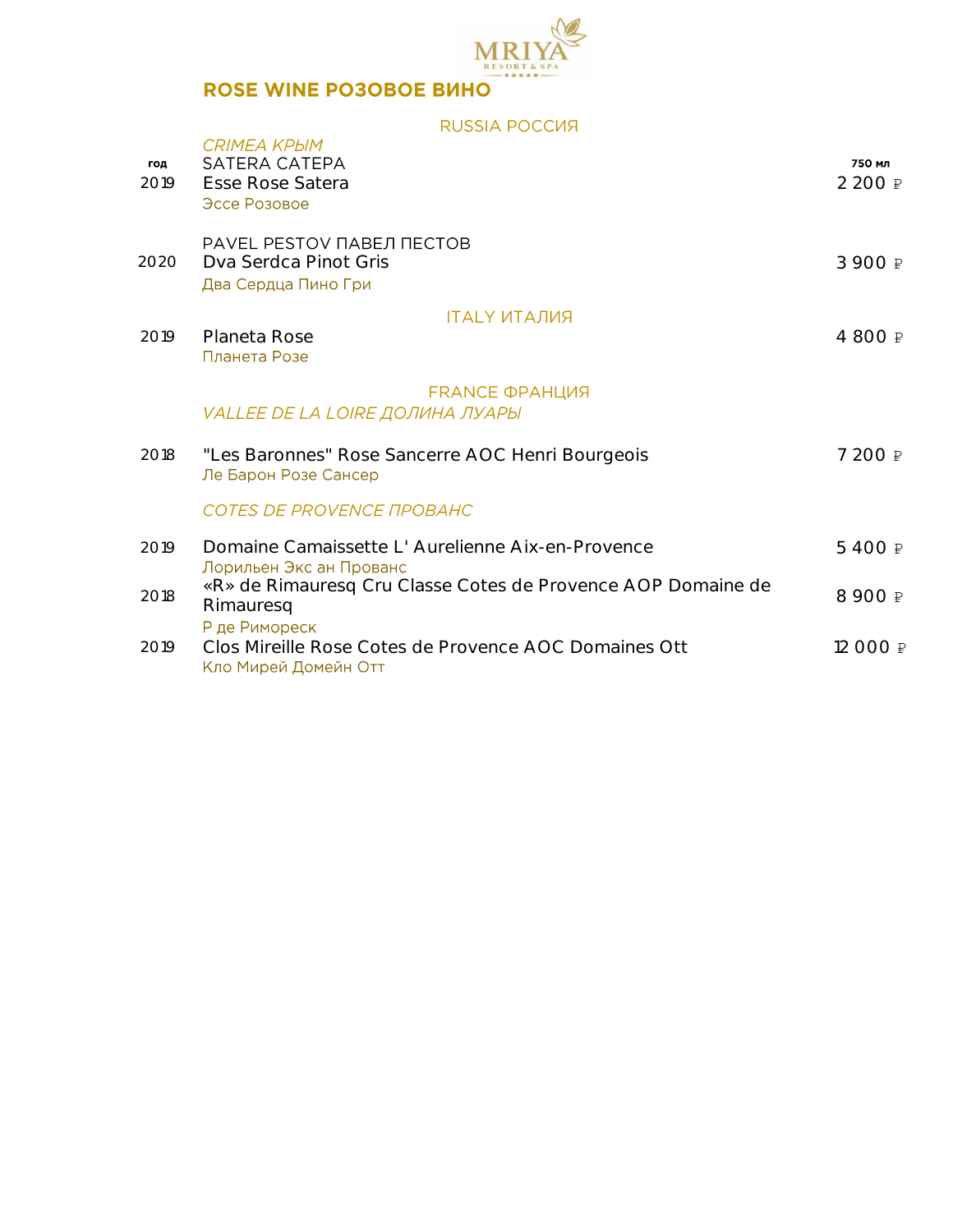

|      | RUSSIA POCCUS                                                                                       |       |          |
|------|-----------------------------------------------------------------------------------------------------|-------|----------|
| год  | CRIMEA KPbIM                                                                                        |       | 750 мл   |
| 2015 | <b>INKERMAN ИНКЕРМАН</b><br>"Heritage" Indzhi<br>Эритаж Инджи                                       |       | 2 600 ₽  |
| 2016 | "Special Reserve" Cabernet Sauvignon                                                                |       | 8 900 ₽  |
| 2016 | Спешл Резерв Каберне Совиньон<br>"Special Reserve" Saperavi<br>Спешл Резерв Саперави                |       | 8 900 ₽  |
| 2019 | SERGEY BESKOROVAYNYI СЕРГЕЙ БЕСКОРОВАЙНЫЙ<br>Belbek Cabernet Sauvignon<br>Бельбек Каберне Совиньон  |       | 4 100 ₽  |
| 2019 | <b>Belbek Pinot Noir</b>                                                                            |       | 4 100 ₽  |
| 2019 | Бельбек Пино Нуар<br><b>Belbek Franc</b><br>Бельбек Фран                                            |       | 4 100 ₽  |
| 2019 | <b>ҮАІҮLА ЯЙЛА</b><br>Syrah Cosmos<br>Сира Космос                                                   |       | 5 400 ₽  |
| 2019 | Pinot Meunier Reserve<br>Пино Менье Резерв                                                          |       | 5 500 ₽  |
| 2019 | OLEG REPIN ОЛЕГ РЕПИН<br>Pinot Noir<br>Пино Нуар                                                    |       | 8 200 ₽  |
| 2019 | "Listva" Cabernet Sauvignon                                                                         |       | 9 200 ₽  |
| 2018 | "Листва" Каберне Совиньон<br>"Listva" Syrah<br>"Листва" Сира                                        |       | 10 000 ₽ |
| 2019 | PAVEL SHVETS ПАВЕЛ ШВЕЦ<br>Jeka Pinot Noir<br>Жека Пино Нуар                                        |       | 9700₽    |
| 2017 | Cler Nummulite Cabernet Sauvignon Merlot Chernaya River Valley                                      |       | 15 000 ₽ |
| 2017 | Клер Нуммулит Каберне Совиньон Мерло<br>Cler Polati Pinot Noir Chernaya River Valley                |       | 18 000 ₽ |
| 2017 | Клер Полати Пино Нуар<br>Cler Nummulite Pinot Noir Chernaya River Valley<br>Клер Нуммулит Пино Нуар | 1,5 л | 38 000 ₽ |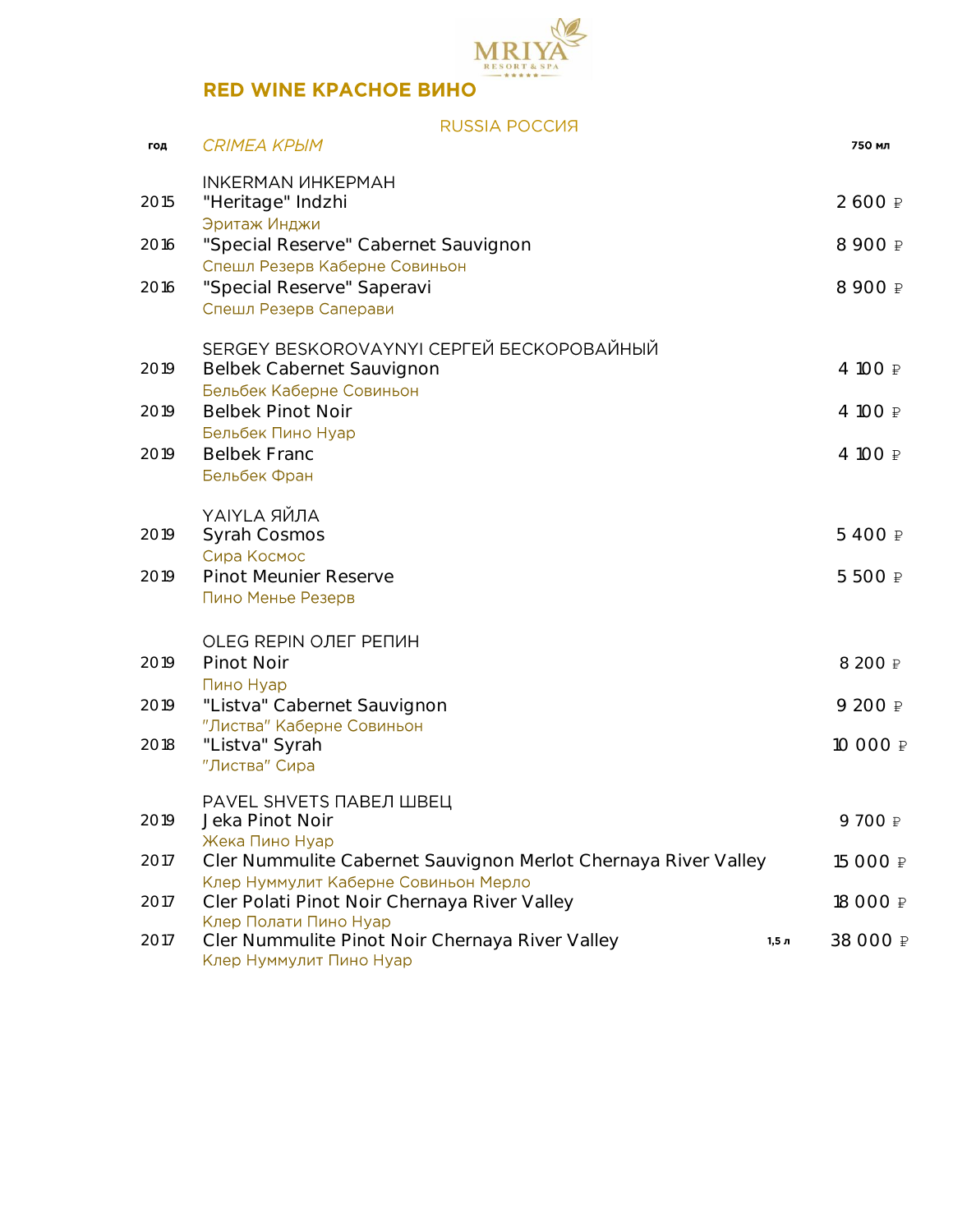

### RUSSIA POCCUS

| CRIMEA KPЫM |  |
|-------------|--|
|             |  |

|             |                                                          | 750 мл  |
|-------------|----------------------------------------------------------|---------|
| год<br>2016 | SATERA CATEPA<br>Kacha Valley Dolinnoe CS + CF + MRLT    | 6 500 ₽ |
|             | Кача Велли Долинное                                      |         |
| 2018        | Kacha Valley Sangiovese<br>Кача Велли Санджовезе         | 6 500 ₽ |
|             |                                                          |         |
| 2018        | ALMA VALLEY АЛЬМА ВАЛЛЕЙ<br>Merlot                       | 2 800 ₽ |
|             | Мерло                                                    |         |
| 2015        | <b>Shiraz Reserve</b>                                    | 6 950 ₽ |
|             | Шираз Резерв<br>Alma Reserve                             | 8 900 ₽ |
| 2016        | Альма Резерв                                             |         |
|             |                                                          |         |
|             | ZOLOTAYA BALKA ЗОЛОТАЯ БАЛКА<br>Balaklava Loco Cimbali   | 4750₽   |
| 2017        | Балаклава Локо Чимбали                                   |         |
|             |                                                          |         |
|             | PAVEL PESTOV ПАВЕЛ ПЕСТОВ                                |         |
| 2018        | Dva Serdca Cabernet Fran<br>Два Сердца Каберне Фран      | 2 900 ₽ |
| 2018        | Dva Serdca Saperavi                                      | 2 900 ₽ |
|             | Два Сердца Саперави                                      |         |
|             | CHATEAU COTES DE SAINT DANIEL ШАТО КОТ ДЕ СЭНТ ДАНИЭЛЬ   |         |
| 2019        | Scarlatto da Sole                                        | 2 800 ₽ |
|             | Багряное Солнечное полусладкое                           |         |
| 2015        | 21 Dry<br>21                                             | 3 400 ₽ |
| 2016        | Tramonto                                                 | 6 100 ₽ |
|             | Трамонто                                                 |         |
|             | VALERY ZAHARIN ВАЛЕРИЙ ЗАХАРЬИН                          |         |
| 2016        | Bakkal Su Saperavi Bastardo Cabernet Sauvignon           | 2 800 ₽ |
|             | Баккал Су Саперави Бастардо Каберне Совиньон полусладкое |         |
| 2018        | Autochthonous Bastardo Kefesia                           | 4 500 ₽ |
|             | Автохтонное Бастардо Кефесия                             |         |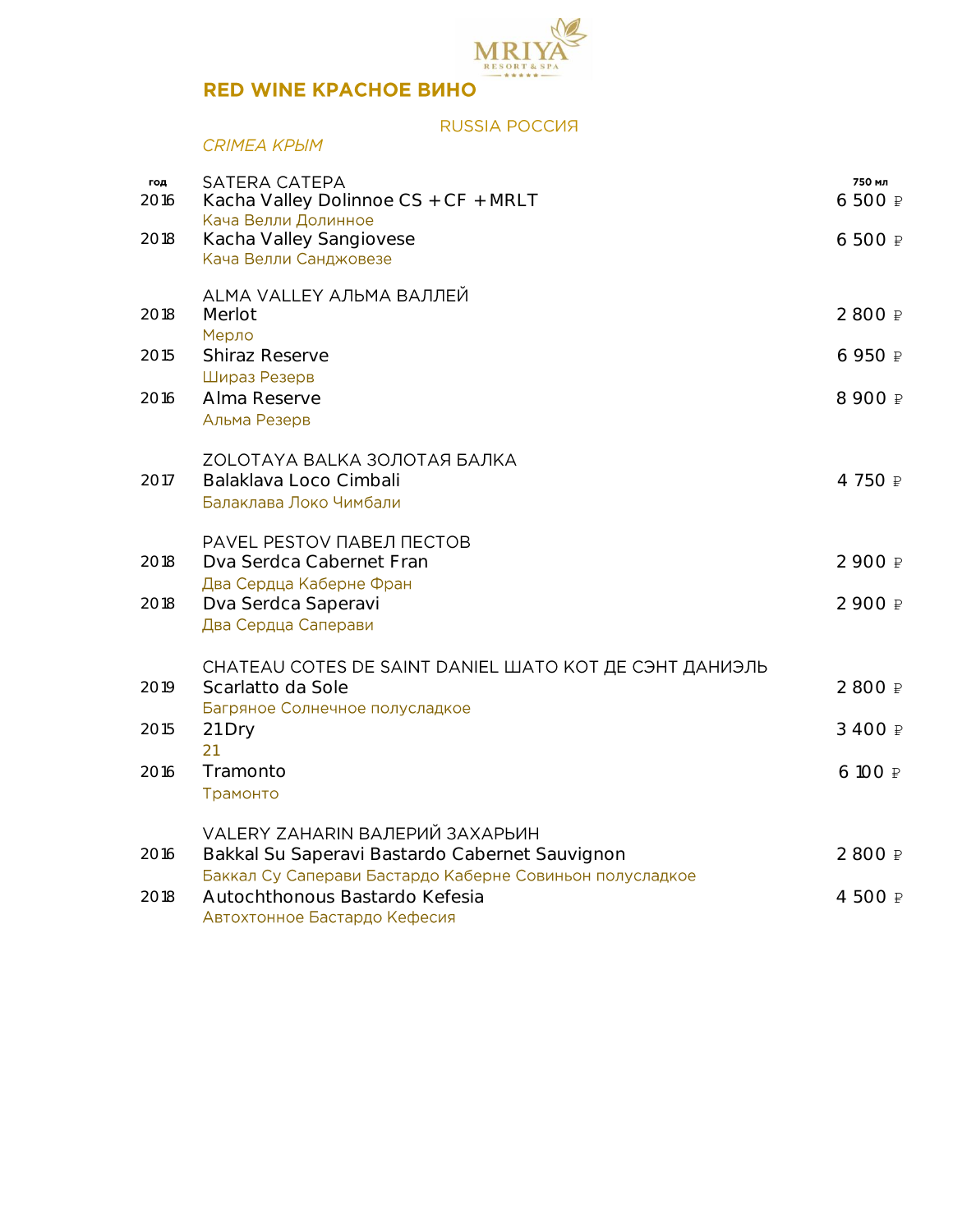

### **FRANCE ФРАНЦИЯ**

| год  | <b>BOURGOGNE БУРГУНДИЯ</b>                                                                           | 750 мл    |
|------|------------------------------------------------------------------------------------------------------|-----------|
| 2018 | Pinot Noir "La Vignee" Bourgogne AOC Bouchard Pere & Fils<br>Пино Нуар Ла Винье                      | 5 900 ₽   |
| 2016 | Cote du Py Morgon AOC Damien Coquelet<br>Кот де Пи Моргон                                            | 6 400 ₽   |
| 2016 | Morey-Saint-Denis AOC Domaine Michel Noellat<br>Море-Сен-Дени                                        | 22 500 ₽  |
| 2017 | Volnay Domaine Michel Lafarge<br>Вольнэ                                                              | 24 000 ₽  |
| 2014 | Savigny-les-Beaune aux Grands Liards Simon Bize & Fils<br>Савиньи-ле-Бон о Гран Льяр                 | 18 000 ₽  |
| 2017 | Gevrey-Chambertin Vieille Vigne Domaine Fourrier<br>Жевре Шамбертен Вьей Винь                        | 38 000 ₽  |
| 2017 | Echezeaux Grand Cru AOC "Du Dessus" Domaine Michel Noellat<br>Эшезо Гран Крю                         | 54 000 ₽  |
| 2017 | Domaine Hudelot-Noellat Clos de Vougeot Grand Cru AOC<br>Домен Юдло-Ноэлла Кло де Вужо Гран Крю      | 58 000 ₽  |
| 2017 | Clos de Tart Grand Cru<br>Кло де Тар Гран Крю                                                        | 114 000 ₽ |
| 1996 | Clos de Tart Grand Cru<br>Кло де Тар Гран Крю                                                        | 149 000 ₽ |
| 2013 | Richebourg Grand Cru AOC Domaine Jean Grivot<br>Ришбур Гран Крю                                      | 199 000 ₽ |
| 1984 | La Romanee Grand Cru Bouchard Pere & Fils<br>Ла Романе Гран Крю                                      | 279 000 ₽ |
|      | <b>BORDEAUX БОРДО</b>                                                                                |           |
| 2011 | Chateau Citran Haut-Medoc AOC<br>Шато Ситран                                                         | 6 400 ₽   |
| 2011 | Chateau La Lagune Haut-Medoc AOC<br>Шато Ля Лагюн                                                    | 15 100 ₽  |
| 2011 | Chateau Phelan Segur Saint-Estephe AOC<br>Шато Фелан Сегюр                                           | 17 500 ₽  |
| 2015 | La Chapelle de La Mission Haut-Brion Pessac-Leognan AOC<br>Ля Шапель де ля Миссьон О-Брион           | 26 000 ₽  |
| 2012 | Chateau Talbot Saint-Julien AOC<br>Шато Тальбо                                                       | 29 000 ₽  |
| 2017 | Alter Ego du Chateau Palmer<br>Альтер Эго                                                            | 32 500 ₽  |
| 2009 | Chateau Palmer 3-eme Grand Cru Classe Margaux AOC<br>Шато Пальмер                                    | 89 000 ₽  |
| 2015 | Pavillon Rouge du Chateau Margaux Margaux AOC                                                        | 86 000 ₽  |
| 2014 | Павийон Руж дю Шато Марго<br>Chateau Angelus 1-er Grand Cru Classe Saint-Emilion AOC<br>Шато Анжелюс | 108 000 ₽ |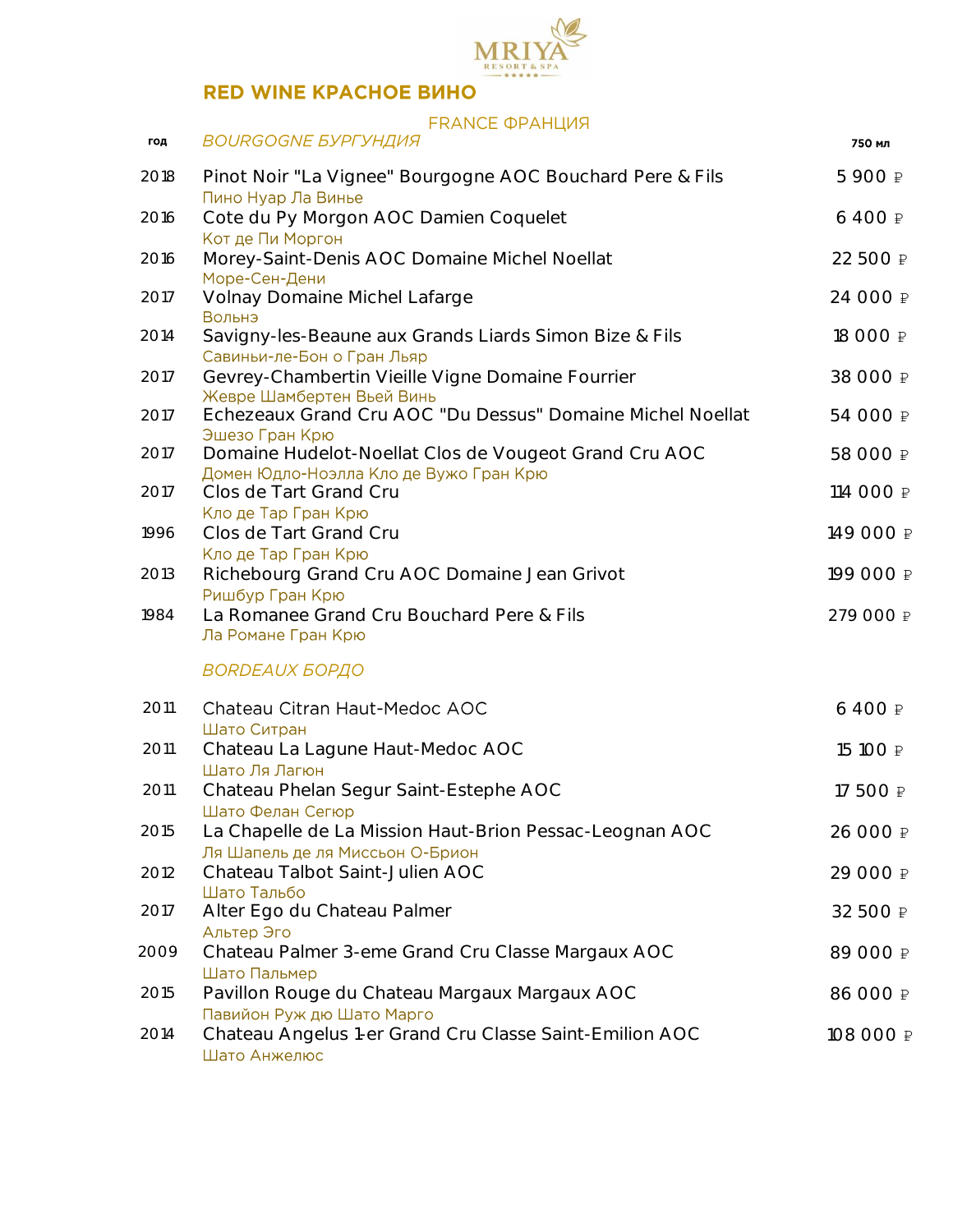

### FRANCE **OPAHLIVA**

| год  | <b>BORDEAUX БОРДО</b>                                                                                      |           |
|------|------------------------------------------------------------------------------------------------------------|-----------|
| 2012 | Chateau Margaux 1-er Grand Cru Classe AOC<br>Шато Марго                                                    | 132 000 ₽ |
| 1999 | Chateau Margaux 1-er Grand Cru Classe AOC<br>Шато Марго                                                    | 165 000 ₽ |
| 1988 | Chateau Lafite Rothschild 1-er Grand Cru Classe Pauillac<br>Шато Лафит Ротшильд                            | 190 000 ₽ |
| 1995 | Chateau Latour 1-er Grand Cru Classe Pauillac AOC<br>Шато Латур                                            | 225 000 ₽ |
| 2002 | Chateau Haut-Brion 1-er Grand Cru Classe Pessac-Leognan<br>Шато О-Брион                                    | 162 000 ₽ |
| 2015 | Chateau Mouton Rothschild 1-er Grand Cru Classe Pauillac<br>Шато Мутон Ротшильд                            | 185 000 ₽ |
| 1986 | Chateau Mouton Rothschild 1-er Grand Cru Classe Pauillac<br>Шато Мутон Ротшильд                            | 320 000 ₽ |
| 1998 | Chateau Cheval Blanc St-Emilion AOC 1-er Grand Cru Classe<br>Шато Шеваль Блан                              | 235 000 ₽ |
| 2011 | Petrus Pomerol AOC<br>Петрюс                                                                               | 640 000 ₽ |
| 2015 | Petrus Pomerol AOC<br>Петрюс                                                                               | 750 000 ₽ |
| 2018 | <b>VALLEE DU RHONE ДОЛИНА РОНЫ</b><br>Chateauneuf-du-Pape AOC Vieux Telegraphe "La Crau"<br>Шатонеф дю Пап | 24 000 ₽  |
| 2017 | Hermitage Rouge Guigal<br>Эрмитаж                                                                          | 21 600 ₽  |
|      | <b>ITALY ИТАЛИЯ</b><br>TRENTINO-ALTO-ADIGE TPEHTИНО-АЛЬТО-АДИДЖЕ                                           |           |
| 2015 | Praepositus Pinot Nero Riserva Alto Adige DOC Abbazia di Novacella                                         | 10 600 ₽  |
| 2016 | Проепозитус Пино Неро Ризерва<br>Porphyr Lagrein Reserva Alto Adige Terlano DOC Terlan<br>Порфир Лагрейн   | 15 200 ₽  |
| 2017 | <b>VENETO BEHETO</b><br>"Mara" Superiore Valpolicella Ripasso DOC Cesari                                   | 7 200 ₽   |
| 2015 | Мара Вальполичелла Рипассо<br>Amarone della Valpolicella Classico DOC Zenato                               | 16 800 ₽  |
| 2012 | Амароне делла Вальполичелла Классико<br>Amarone della Valpolicella Classico DOC Giuseppe Quintarelli       | 71 500 ₽  |
|      | Амароне делла Вальполичелла Классико Джузеппе Квинтарелли                                                  |           |
| 2016 | TOSCANA TOCKAHA<br>Nipozzano Riserva Chianti Rufina DOCG Marchesi de' Frescobaldi                          | 6 800 ₽   |
| 2017 | Нипоццано Ризерва Кьянти Руфина<br>Mongrana Toscana IGT Querciabella<br>Монграна                           | 4 100 ₽   |
| 2015 | Pinot Nero VdT Macea di Barsanti                                                                           | 7 600 ₽   |
| 2017 | Пино Неро Мачеа ди Барсанти<br>"Governato" Toscana IGT Sensi<br>Говернато Сенси                            | 8 200 ₽   |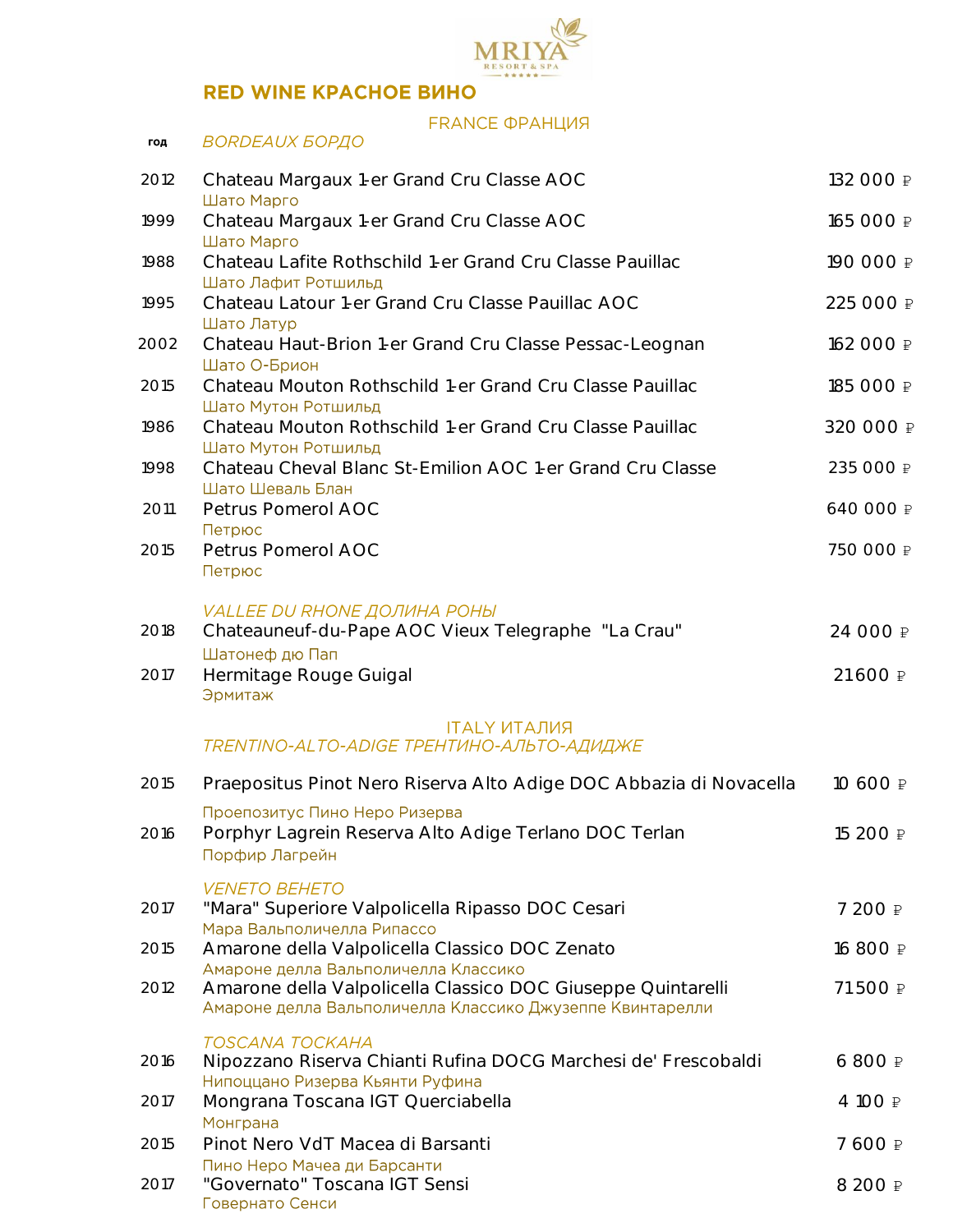

### **ITALY ИТАЛИЯ**

| год  | TOSCANA TOCKAHA                                                                                             | 750 мл          |
|------|-------------------------------------------------------------------------------------------------------------|-----------------|
| 2016 | Nobile di Montepulciano DOCG Fattoria del Cerro<br>Нобиле ди Монтепульчано                                  | 5 600 ₽         |
| 2015 | Campogiovanni Brunello di Montalcino DOCG Agricola San Felice                                               | 15 100 ₽        |
| 2018 | Брунелло ди Монтальчино Камподжованни<br>Guidalberto Toscana IGT Tenuta San Guido<br>Гуидальберто           | 10 200 ₽        |
| 2017 | Sassicaia Bolgheri DOC Tenuta San Guido<br>Сассикайя                                                        | 56 000 ₽        |
| 2017 | L'Apparita Toscana IGT Castello di Ama<br>Л`Аппарита                                                        | 49 000 ₽        |
| 2017 | Tignanello Toscana IGT Marchesi Antinori<br>Тиньянелло                                                      | 54 000 ₽        |
| 2013 | Solaia Toscana IGT Marchesi Antinori<br>Солайя                                                              | 72 000 ₽        |
|      | 2011/2014 Ornellaia Superiore Bolgheri DOC Ornellaia<br>Орнеллайя                                           | 68 000 ₽        |
| 2015 | Masseto Toscana IGT<br>Массето                                                                              | 195 000 ₽       |
| 2018 | PIEMONTE ΠЬΕΜΟΗΤ<br>Barbera d'Alba Ascheri                                                                  | 8 700 ₽         |
| 2018 | Барбера д'Альба<br>Nebbiolo Langhe DOC Rivetto                                                              | 7 600 ₽         |
| 2018 | Неббиоло Ланге<br>Rosso Rivetto                                                                             | 9 600 ₽         |
| 2015 | Россо Риветто<br>Barolo DOCG Pio Cesare                                                                     | 15 200 ₽        |
| 2016 | Бароло<br>Barbaresco DOCG Pio Cesare<br>Барбареско                                                          | 15 200 ₽        |
|      | <b>MARCHE MAPKE</b>                                                                                         |                 |
| 2017 | Kurni Marche IGT Oasi degli Angeli<br>Курни                                                                 | 24 000 ₽        |
| 2015 | Kupra Marche IGT Oasi degli Angeli<br>Купра                                                                 | 69 000 ₽        |
| 2010 | CAMPAGNIA KAMПАНИЯ<br>Montesolae Taurasi DOCG Azienda Agricola Colli Irpini<br>Монтесолае Таурази           | 5 900 ₽         |
| 2017 | <b>PUGLIA АПУЛИЯ</b><br>"Anima di Primitivo" Primitivo di Manduria DOP Claudio Quarta<br>Анима ди Примитиво | 7 100 ₽         |
| 2016 | LAZIO ЛАЦИО<br>"Rosso di Gaetano" VdT Le Coste<br>Россо ди Гаетано                                          | $6200 \nvert P$ |
| 2017 | SICILY CULLUINA<br>"Alta Mora" Etna Rosso DOC<br>Альта Мора                                                 | 5 600 ₽         |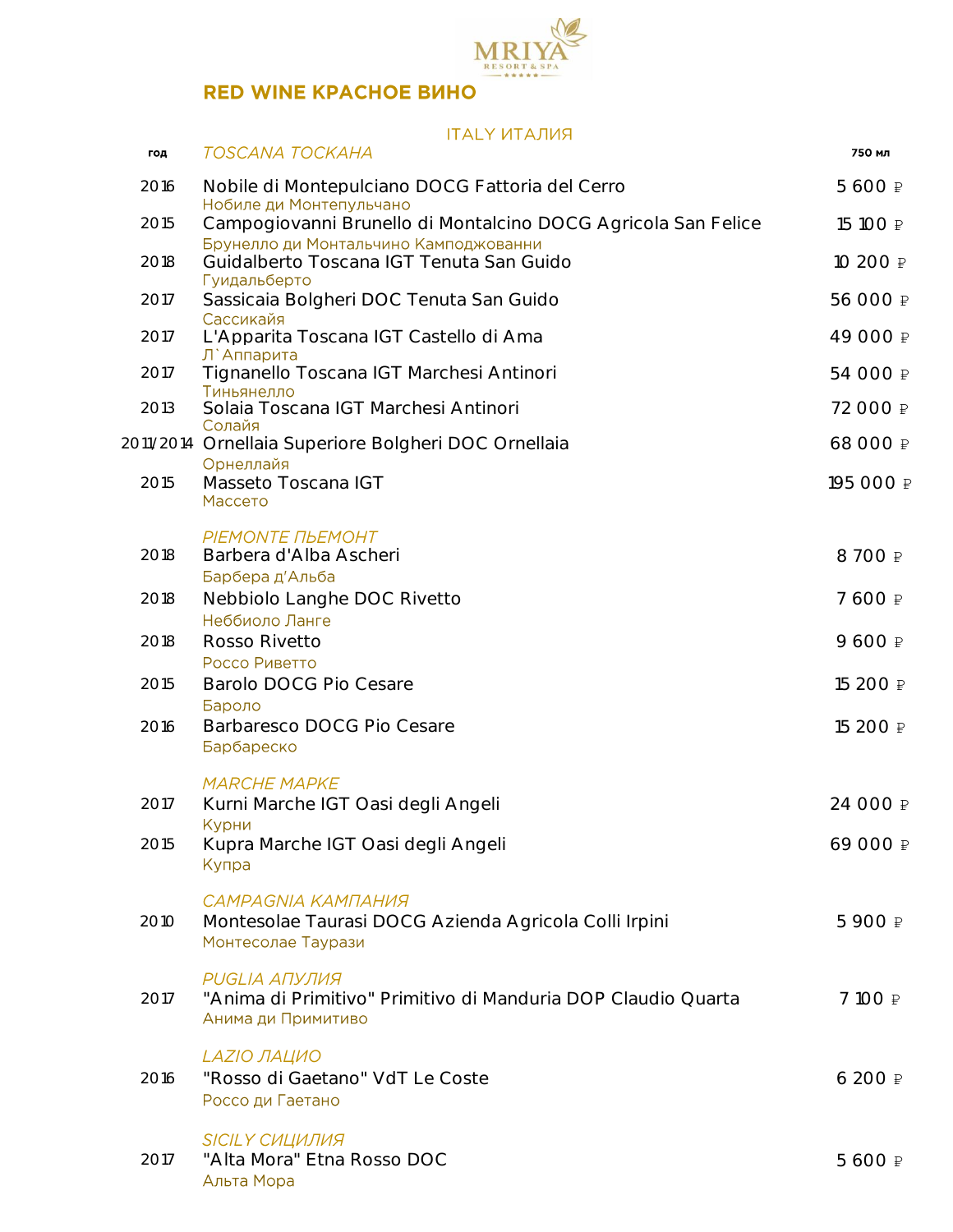

### **SPAIN ИСПАНИЯ** RIOJA PVOXA 750 мл год 2015 Herederos del Marques de Riscal Reserva Rioja DOC Marques de Riscal 5 600 ₽ Эредерос дель Маркес де Рискаль Рисерва RIBERA DEL DUERO РИБЕРА ДЕЛЬ ДУЭРО 2015 "Emilio Moro" Ribera del Duero DO Bodegas Emilio Moro 5600 P<br>Эмилио Моро Рибера дель Дуэро NV Vega Sicilia "Unico" Reserva Especial 98 000 ₽ 2017 Pingus Ribera del Duero DO 150 000 ₽ Пингус CASTILLA LA MANCHA КАСТИЛЬЯ ЛА МАНЧА 2015 "De Sol a Sol" Velasco Natural VdM Esencia Rural 4 800 P Де Соль а Соль **GERMANY FEPMAHUS** RHEINHESSEN PEЙHXECCEH 2012 Spätburgunder Rosenberg Weingut Becker Landgraf 18 200 ₽ Шпетбургундер Розенберг **AUSTRIA ABCTPUS BURGENLAND БУРГЕНЛАНД** 2018 Anita & Hans Nittnaus Zweigelt 6 100 ₽ **Швайгельт USA CIIIA CALIFORNIA КАЛИФОРНИЯ** 2019 "Valley Oaks" Zinfandel Fetzer 3 400 ₽ Зинфандель 2015 Opus One 110 000 ₽ Опус Ван SONOMA COHOMA 2015 Cabernet Sauvignon Alexander Valley AVA Stonestreet Winery 15 750 ₽ Каберне Совиньон **OREGON OPEFOH** 2014 Pinot Noir Yamhill - Carlton AVA Gran Moraine 19800 P<br>Пино Нуар **СНІLІ ЧИЛИ** ACONCAGUA AKOHKAFYA 2011 Sena Aconcagua Valley DO Vina Sena<br>Сенья ARGENTINA APFEHTUHA **MENDOZA МЕНДОСА** 2019 "Beefsteak Club" Reserve Malbec Ehrmanns Wines 7 100 ₽ Бифстейк Клаб Мальбек **SOUTH AFRICA ЮАР COASTAL REGION ПРИБРЕЖНЫЙ РЕГИОН** 2017 Redhill Pinotage Stellenbosch WO Simonsig 5 100 P Пинотаж **AUSTRALIA АВСТРАЛИЯ** BAROSSA VALLEY БАРОССА ВАЛЛЕЙ

#### 2018 "Gnarly Dudes" Shiraz Two Hands 7 800 ₽Нали Дюдс Шираз